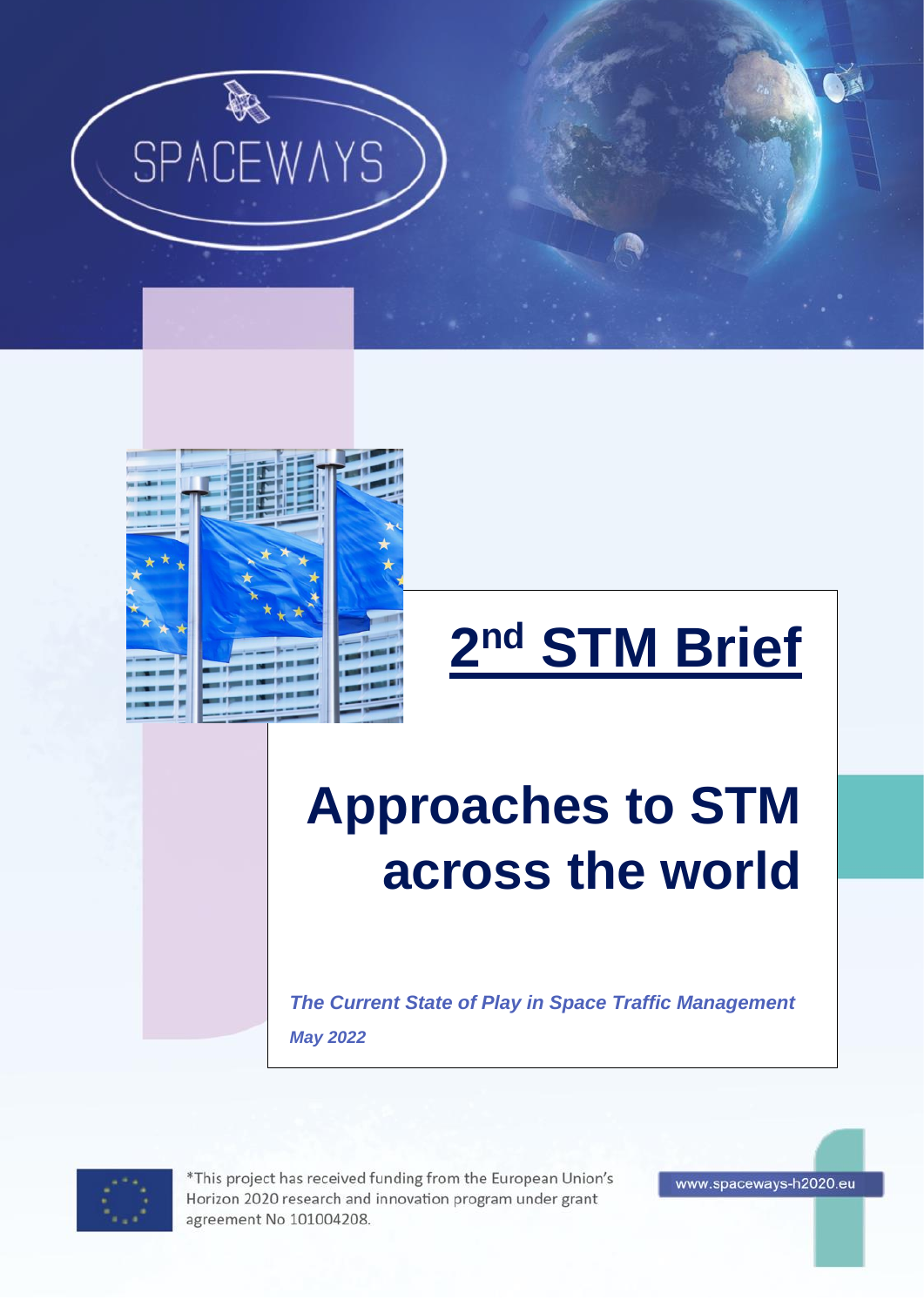Spaceways will establish an assessment of technical and policy-related issues associated with Space Traffic Management (STM) and propose a set of recommendations and guidelines to the European Commission. A main goal will be to **characterise and understand the context of STM**, especially its international and domestic dimensions. The project focuses on an analysis of European capabilities and technology gaps and on a policy, legal and economic assessment of this domain, leading to recommendations and guidelines. This **second Brief** provides an overview of the initiatives in the field of STM at global level.

### **WHAT IS THE CURRENT STATE OF PLAY IN ADDRESSING STM?**

The issues and challenges regarding STM are multi-layered, involving various actors and approaches. As recalled in the  $1<sup>st</sup>$  STM Brief, space is a shared environment and requires shared solutions.<sup>1</sup> An isolated STM strategy cannot fulfil the goals of safety and security of space operations. National governments and space agencies are essential in the efforts to establish Space Traffic Management measures and mitigate space debris. Yet at the moment no common approach exists between spacefaring nations.

#### **International approaches to STM**

**The United States** plays a central role in the development of policies related to STM. With the Space Policy Directive 3 (SPD-3) adopted in June 2018<sup>2</sup>, the U.S. declared STM a top space policy priority and brought renewed attention to the topic, highlighting also the commercial and industrial elements that drive Washington. SPD-3 called for the creation of the **Open Architecture Data Repository** (OADR) within the Department of Commerce to unburden the Pentagon from civil STM activities and it ignited the revision of the Orbital Debris Mitigation Standards Practices.

From a technical point of view, the U.S. relies on the vast and geographically dispersed **Space Surveillance Network** (SSN), composed of ground and space based SSA sensors (radars, telescopes, satellites), with the recent addition of the cutting-edge radar system Space Fence. The US space surveillance capabilities are currently considered the most complete in the world. These technical assets belong to the US military, which operates them (including the Space Object Catalogue) and provides space surveillance data to other countries arounds the world. To this end, the US has signed more than a hundred SSA

<sup>2</sup> Space Policy Directive-3, National Space Traffic Management Policy, White House, June 2018.

<https://trumpwhitehouse.archives.gov/presidential-actions/space-policy-directive-3-national-space-traffic-management-policy/>



 $\overline{a}$ 

<sup>&</sup>lt;sup>1</sup> Spaceways (May 2022) A Congested Space and its Safety. The importance of space traffic management[. https://spaceways](https://spaceways-h2020.eu/publications-spaceways/spaceways-1st-stm-brief-may-2022/)[h2020.eu/publications-spaceways/spaceways-1st-stm-brief-may-2022/](https://spaceways-h2020.eu/publications-spaceways/spaceways-1st-stm-brief-may-2022/)

This project has received funding from the European Union's Horizon 2020 research and innovation program under grant agreement No 101004208. This document reflects only the view of the author(s) and the European Commission is not responsible for any use that may be made of the information it contains.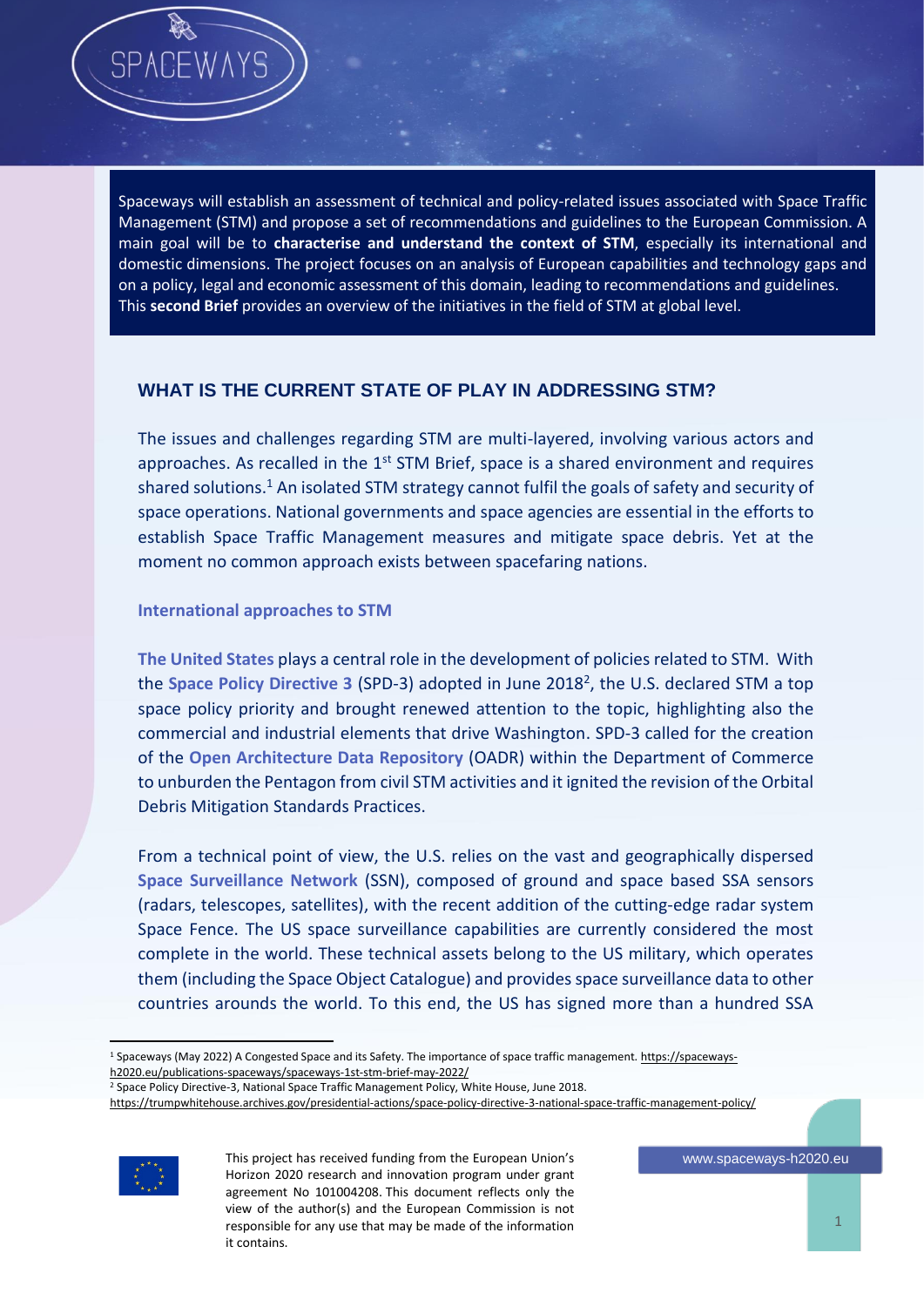sharing agreements with foreign entities, public and private. The US also provides some SSA data openly on the space-track.org website, and benefits from american private companies providing SSA-as-a-service. 3

**China** lacks a comprehensive space legislation, in turn based on White Papers and separate regulations with very limited influence on STM. In the latest White Paper, the China National Space Administration focuses on "space environment governance" and states that Bejing "will actively participate in discussions on international issues and the development of relevant mechanisms" including STM. <sup>4</sup> Recently, Beijing protested about an alleged close encounter with a SpaceX satellite and affirmed the opennes to establish formal lines of communication to avoid such events in futureRegarding capabilities, China operates a growing network of ground-based radars and optical telescopes to monitor the space environment. These are operated by the Chinese Academy of Science, with a central role of the People's Liberation Army Strategic Support Force. Beijing has supported some international efforts on space sustainability, but its 2007 destructive ASAT test<sup>5</sup> has had a negative impact on space sustainability.

**Russia** is a major space power which owns important capabilities to monitor traffic across all orbits. Moscow runs a Space Surveillance System, under the responsibility of the armed forces, as well as the civil International Scientific Optical Network. This makes it a relevant actor in any STM-related debate, however no national regulation dedicated to space sustainability has been elaborated yet and the war in Ukraine may be critical in contributing to further distanciate Russia from the international space community.

**Japan** has a regulatory framework for space activities composed of the 2008 Basic Space Law, further developed in the 2016 Law on Space Activities.<sup>6</sup> The country openly refers to STM and is developing "action programmes"<sup>7</sup> related to the formulation of shared orbital flight rules. The country also has an interest in the field of Active Debris Removal and has ongoing developments related to the regulations of these orbital activities. In terms of SSA, Japanese capabilities are very limited today. The Japanese space agency manages two

[https://swfound.org/media/9550/chinese\\_asat\\_fact\\_sheet\\_updated\\_2012.pdf](https://swfound.org/media/9550/chinese_asat_fact_sheet_updated_2012.pdf)

<sup>7</sup> <https://www8.cao.go.jp/space/english/stm/coa2020.pdf>



 $\overline{a}$ 

<sup>3</sup> Further developments concern the role of large private satellite operators, such as SpaceX, which in March 2021 signed an agreement with the National Aeronautics and Space Administration (NASA) to avoid collisions between their respective assets, committing to manoeuvre its satellites in case of close approaches with NASA spacecrafts. An isolated move that will not put a solution into orbit per sé, but could be seen as an example of a first bottom-up approach.

<sup>4</sup> China's Space Program: A 2021 Perspective[. http://www.cnsa.gov.cn/english/n6465652/n6465653/c6813088/content.html](http://www.cnsa.gov.cn/english/n6465652/n6465653/c6813088/content.html) <sup>5</sup> B. Weeden, 2007 Chinese Anti-Satellite Test Fact Sheet, Secure World Foundation.

<sup>&</sup>lt;sup>6</sup> H. Yotsumoto et al., The Space Law Review: Japan, December 2021, The Law Reviews[. https://thelawreviews.co.uk/title/the-space-law](https://thelawreviews.co.uk/title/the-space-law-review/japan#:~:text=The%20Space%20Activities%20Act%20was,for%20damages%20arising%20from%20them)[review/japan#:~:text=The%20Space%20Activities%20Act%20was,for%20damages%20arising%20from%20them](https://thelawreviews.co.uk/title/the-space-law-review/japan#:~:text=The%20Space%20Activities%20Act%20was,for%20damages%20arising%20from%20them)

This project has received funding from the European Union's Horizon 2020 research and innovation program under grant agreement No 101004208. This document reflects only the view of the author(s) and the European Commission is not responsible for any use that may be made of the information it contains.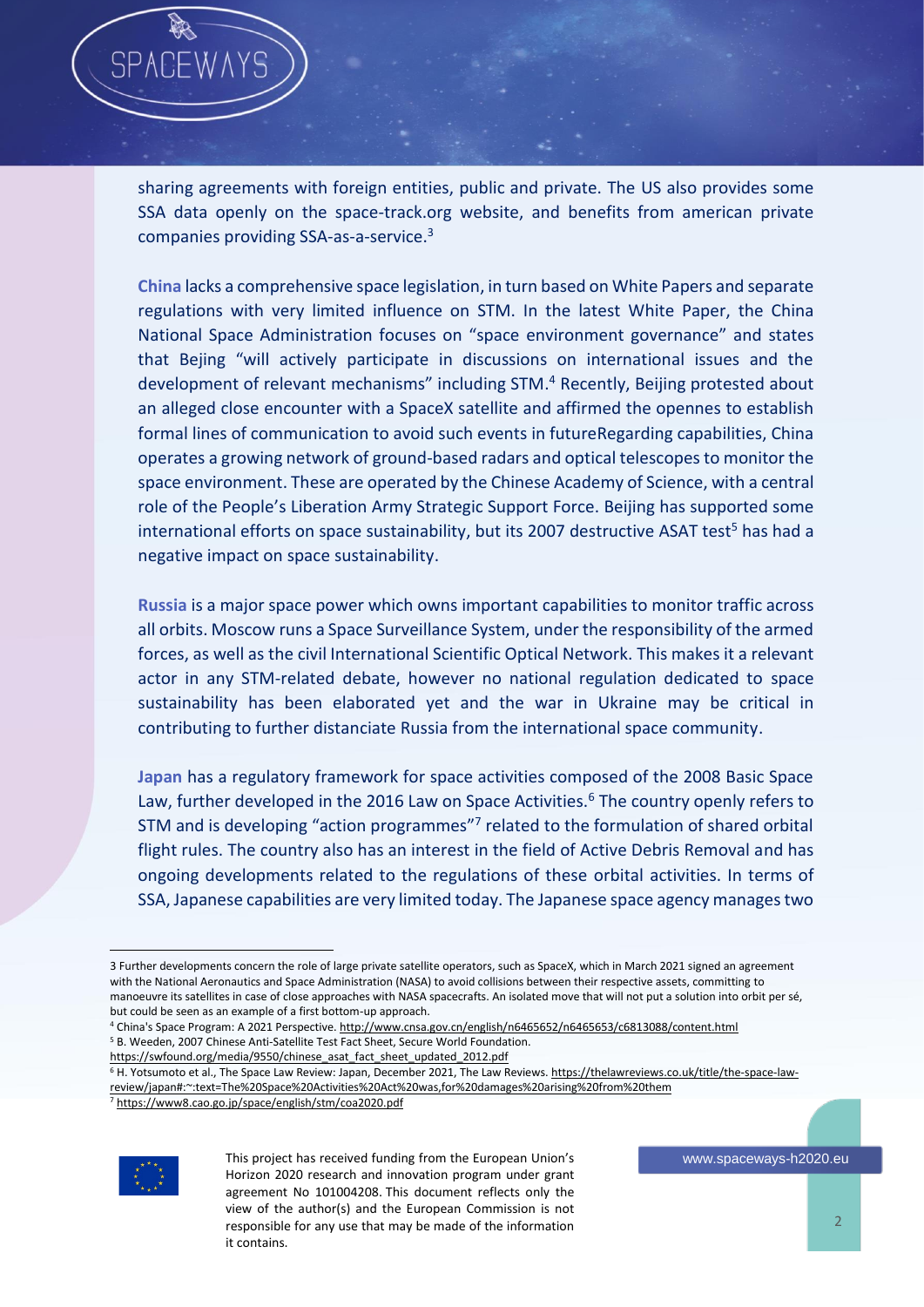facilities, but there are plans to further develop capabilities with a larger role for the Defence Ministry. 8

**India** has not yet formalised a national space policy or a specific STM policy. It maintains limited SSA capabilities, mostly civilian and managed by the Indian Space Research Organisation (ISRO). The ISRO Space Situational Awareness and Management Directorate looks to reinforce the SSA network; this change is also driven by military interests.<sup>9</sup>

The **United Kingdom** benefits from the integration of its modest radar capabilities with the American SSN. In recent years, the UK has conducted a thorough overhaul of its domestic space regulatory framework and it has promoted discussion on international norms for space security, safety, and sustainability.<sup>10</sup>

#### **International organisations: privileged venues for multilateral dialogue on STM**

Although states remain central, existing international organisations are recognised as relevant *fora* and would be the **appropriate platforms** to discuss STM multilaterally and discuss concrete solutions (see also box on ITU). **The United Nations Committee for the Peaceful Uses of Outer Space (UNCOPUOS)** is the UN space law-making body relevant to address STM. COPUOS gathers a hundred countries to discuss legal and technological aspects. It provides a forum for dialogue to find common ground and coordinated approaches at international level, and it makes continuous progresses on **soft law** and **nonbinding instruments**. The EU participates to COPUOS meetings with a status of observer and often uses this forum to convey a broader "European" position. Since a position needs to be negotiated in advance, COPUOS indirectly encourages intra-EU dialogue on space matters. Two sets of UN guidelines are

**International Telecommunication Union**

The **ITU** is the oldest UN specialised agency, having dealt with communication affairs since the telegraphy. It is responsible for the allocation of radio spectrum and satellite orbits in accordance with principles of equitable access, rational use, and protection from technical harmful interference. The ITU could be considered as an **interesting example** of an **adaptable and inclusive** framework, as it maintains its layered binding nature and, since its inception, gathers public and private actors, from states to companies and organisations.

relevant in the context of STM: the 2007 **Debris mitigation guidelines** and the 2019 **Longterm Sustainability (LTS) guidelines**, which may eventually evolve into international customary law, becoming binding for all states, or be converted by states and agencies in their national legal and licensing system.<sup>11</sup>

<sup>10</sup> United Nations, Report of the Secretary-General on reducing space threats through norms, rules and principles of responsible behaviours (2021)[. https://www.un.org/disarmament/topics/outerspace-sg-report-outer-space-2021/](https://www.un.org/disarmament/topics/outerspace-sg-report-outer-space-2021/)

<sup>11</sup> Spaceways deliverables WP3.1 and 3.2



 $\overline{a}$ 

This project has received funding from the European Union's Horizon 2020 research and innovation program under grant agreement No 101004208. This document reflects only the view of the author(s) and the European Commission is not responsible for any use that may be made of the information it contains.

<sup>&</sup>lt;sup>8</sup> Spaceways project deliverables.

<sup>&</sup>lt;sup>9</sup> <https://www.orfonline.org/research/india-and-the-us-are-expanding-their-space-cooperation/>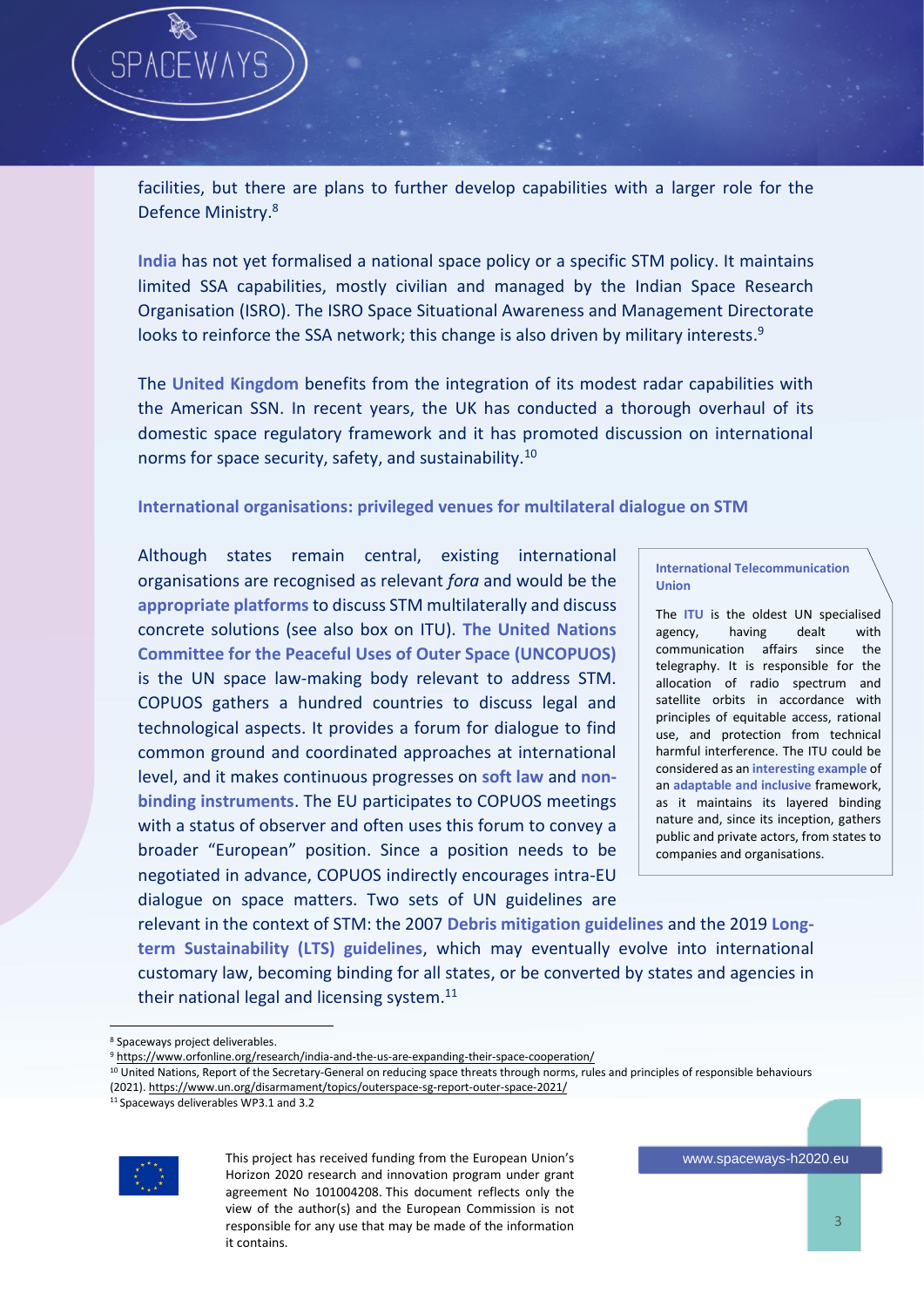#### **What are the implications for Europe and its Member States?**

Member States of the European Union have various involvement on the STM topic. <sup>12</sup> **France** has adopted in 2008 the Space Operations Act which has partial implications for STM. **Italy** has declared STM a priority in Prime Minister's strategic documents on space policy, emphasising the need to aggregate political support on STM. Besides, references to STM and to the general framework of SSA/SST are included in the French Space Defence Strategy<sup>13</sup> and in the Italian National Security Strategy for Space.<sup>14</sup> **Germany** provided important impulses to discuss the topic at EU level during Berlin's European semester, efforts then continued by **Slovenia** in 2021 and **France** in 2022 during their respective presidency of the European Union.

#### **EU SST**

Established in 2014 and operative since 2016, the EU SST Consortium puts together **seven members**, France, Germany, Italy, Poland, Portugal, Romania, Spain, and the **EU Satellite Centre** – with a front desk role. Soon to evolve into a Partnership, the EU SST Consortium capability consists of three main functions: sensor, processing, and service provision. Sensors from Member States contribute with data that are analysed in the processing function and feed a joint database and ultimately a catalogue. Three services are provided: Collision Avoidance, Re-entry Analysis, and Fragmentation Analysis.

Europe is a space power and the implications of a crowded space environment **directly regard the strategic assets** of European companies, institutions, and national governments. In 2016 the Copernicus Sentinel 1-A satellite was hit by a "millimetre-size" debris on a solar panel, causing a power loss, and recently had to manouvre to avoid a 30 year old debris.<sup>15</sup> In September 2019, the ESA Aeolus satellite had to perform an urgent manoeuvre to decrease a high collision risk with a satellite of the Starlink constellation, an event that emphasised the need to better communicate and coordinate between operators.<sup>16</sup> In March 2021, a Galileo satellite had to perform a collision avoidance manoeuvre, the first ever for the MEO constellation.<sup>17</sup> Focusing on STM would be even more significant in the near future, considering the expansion of the **Galileo and** 

<sup>&</sup>lt;sup>17</sup> EUSPA, Galileo satellite performs collision avoidance manœuvre. [https://www.euspa.europa.eu/newsroom/news/galileo-satellite](https://www.euspa.europa.eu/newsroom/news/galileo-satellite-performs-collision-avoidance-manoeuvre)[performs-collision-avoidance-manoeuvre](https://www.euspa.europa.eu/newsroom/news/galileo-satellite-performs-collision-avoidance-manoeuvre)



This project has received funding from the European Union's Horizon 2020 research and innovation program under grant agreement No 101004208. This document reflects only the view of the author(s) and the European Commission is not responsible for any use that may be made of the information it contains.

<sup>&</sup>lt;sup>12</sup> The European states selected and reported in this Brief are those with a more structured and documented approach to SSA and STM and are included in Spaceways deliverable WP3.2

<sup>13</sup> Ministère des Armées (2019). Space Defence Strategy.

[https://www.defense.gouv.fr/english/layout/set/print/content/download/574375/9839912/version/5/file/Space+Defence+Strategy+2019](https://www.defense.gouv.fr/english/layout/set/print/content/download/574375/9839912/version/5/file/Space+Defence+Strategy+2019_France.pdf) France.pdf

 $14$  Presidency of the Council of Ministers (2019). National security strategy for space.

[http://presidenza.governo.it/AmministrazioneTrasparente/Organizzazione/ArticolazioneUffici/UfficiDirettaPresidente/UfficiDiretta\\_CONTE](http://presidenza.governo.it/AmministrazioneTrasparente/Organizzazione/ArticolazioneUffici/UfficiDirettaPresidente/UfficiDiretta_CONTE/COMINT/NationalSecurityStrategySpace.pdf) [/COMINT/NationalSecurityStrategySpace.pdf](http://presidenza.governo.it/AmministrazioneTrasparente/Organizzazione/ArticolazioneUffici/UfficiDirettaPresidente/UfficiDiretta_CONTE/COMINT/NationalSecurityStrategySpace.pdf)

<sup>&</sup>lt;sup>15</sup> Copernicus Sentinel-1A satellite hit by space particle[. https://www.esa.int/Applications/Observing\\_the\\_Earth/Copernicus/Sentinel-](https://www.esa.int/Applications/Observing_the_Earth/Copernicus/Sentinel-1/Copernicus_Sentinel-1A_satellite_hit_by_space_particle)1/Copernicus Sentinel-1A satellite hit by space particle

<sup>&</sup>lt;sup>16</sup> ESA spacecraft dodges large constellatio[n https://www.esa.int/Safety\\_Security/ESA\\_spacecraft\\_dodges\\_large\\_constellation;](https://www.esa.int/Safety_Security/ESA_spacecraft_dodges_large_constellation) J. Foust, How to better manage space traffic: Aeolus/Starlink encounter shows emails and late-night phone calls no longer cut it, November 2019, Space News[. https://spacenews.com/how-to-better-manage-space-traffic-aeolus-starlink-encounter-shows-emails-and-late-night-phone](https://spacenews.com/how-to-better-manage-space-traffic-aeolus-starlink-encounter-shows-emails-and-late-night-phone-calls-no-longer-cut-it/)[calls-no-longer-cut-it/](https://spacenews.com/how-to-better-manage-space-traffic-aeolus-starlink-encounter-shows-emails-and-late-night-phone-calls-no-longer-cut-it/)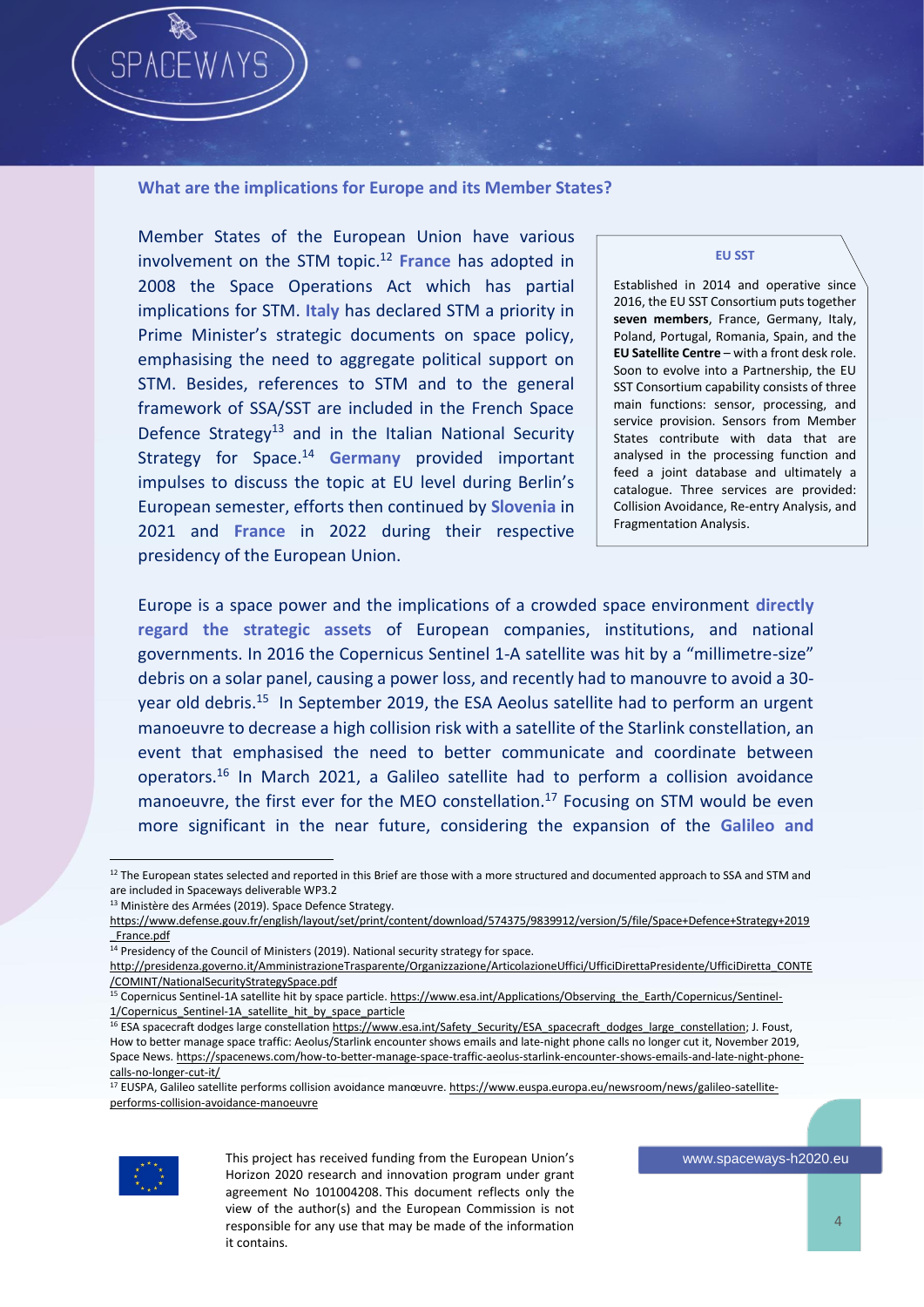**Copernicus** programmes and the launch of the **Secure Connectivity system**. <sup>18</sup> European satellites are particularly valuable asset: **10% of the EU's total Gross Domestic Product is enabled by satellite navigation**. **Copernicus** is the world's **first provider of space data** and information, supporting the economy and society in the occurrence of emergencies and crisis.<sup>19</sup> The **European Union owns more than 30 satellites in orbit**, with investments in space programmes beyond **€14 billion** in the Multiannual Financial Framework 2021-2027. Furthermore, the EU SST Consortium (soon to evolve into a Partnership) provides services to over 250 satellites (see box on EU SST).<sup>20</sup> These assets now evolve in a congested environment: it is therefore important that Europe finds a cohesive voice and contributes to shaping the global debate around STM, building on the European Commission Joint Communication **"An EU Approach for Space Traffic Management"** of February 2022.<sup>21</sup>

**SPA** 



This project has received funding from the European Union's Horizon 2020 research and innovation program under grant agreement No 101004208. This document reflects only the view of the author(s) and the European Commission is not responsible for any use that may be made of the information it contains.

 $\overline{a}$ 18 [https://ec.europa.eu/commission/presscorner/detail/en/IP\\_22\\_921](https://ec.europa.eu/commission/presscorner/detail/en/IP_22_921)

<sup>&</sup>lt;sup>19</sup> EU SPACE Programme Overview. [https://ec.europa.eu/defence-industry-space/eu-space-programme-overview\\_en](https://ec.europa.eu/defence-industry-space/eu-space-programme-overview_en)

<sup>&</sup>lt;sup>20</sup> 3rd EU SST Webinar: Building the future of SST, October 2021[. https://www.eusst.eu/newsroom/3rd-eu-sst-webinar/](https://www.eusst.eu/newsroom/3rd-eu-sst-webinar/)

<sup>&</sup>lt;sup>21</sup> [https://ec.europa.eu/info/files/joint-communication-eu-approach-space-traffic-management-eu-contribution-addressing-global](https://ec.europa.eu/info/files/joint-communication-eu-approach-space-traffic-management-eu-contribution-addressing-global-challenge_en)[challenge\\_en](https://ec.europa.eu/info/files/joint-communication-eu-approach-space-traffic-management-eu-contribution-addressing-global-challenge_en)